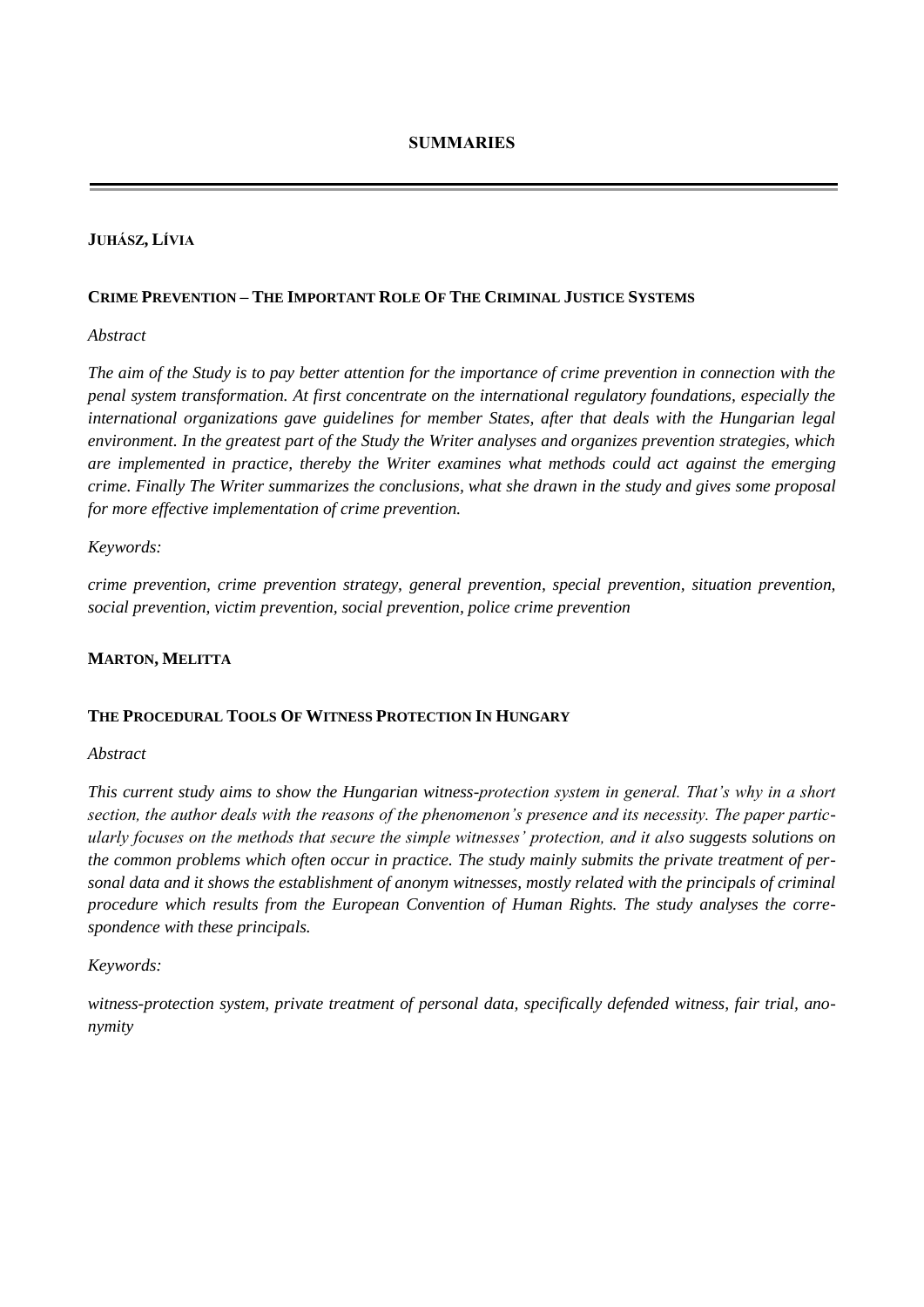# **PARTOS, CSILLA**

# **SOME THOUGHTS ABOUT THE INTERNATIONAL CRIMINALIZATION OF TERRORISM**

### *Abstract*

*This current study focuses on the international struggle against terrorism. That's why at first the phenomenon of terrorism needs to be demonstrated. The paper begins with the history of terrorism because it runs back over more than thousand years. After this, the author demonstrates what the definition of modern terrorism means, why it is so hard to create a general definition, and that from which other phenomenon it has to be distinguished. The third chapter submits the solutions which the international organizations created to vanquish this huge global problem.*

## *Keywords:*

*terrorism, attempt, definition, global problem, international organizations, struggle, prevention*

# **PŐDÖR, LEA**

### **INTERPRETATION OF ARTICLE 1D, GENEVA CONVENTION AND ARTICLE 12 (1 A), QUALIFICATION PRINCIPLES CONCERNING PALESTINIAN REFUGEES' IPSO FACTO ELIGIBILITY IN JUDICIAL PRACTICE OF LUXEMBOURG AND HUNGARY**

## *Abstract*

*Palestinian refugees' special conditions are focused on in this study. From several aspects, this particular group of refugees requires different assessment compared to other individuals applying for refugee status. To understand problems, analysis of the milestones in the Arabian-Israeli conflict and the composite legislation is indispensable. Principles defined by the European Court of Justice facilitate consistent adjudication of Palestinian refugees' matters by member states. Examples taken from Hungarian judicial practice demonstrate this in the study, highlighting how provisions stipulated in international and EU law are to be construed during recognition.*

# *Keywords:*

*Palestinian refugee, Arabian-Israeli conflict, UNRWA, ENSZ, Geneva Convention, Qualification Principles*